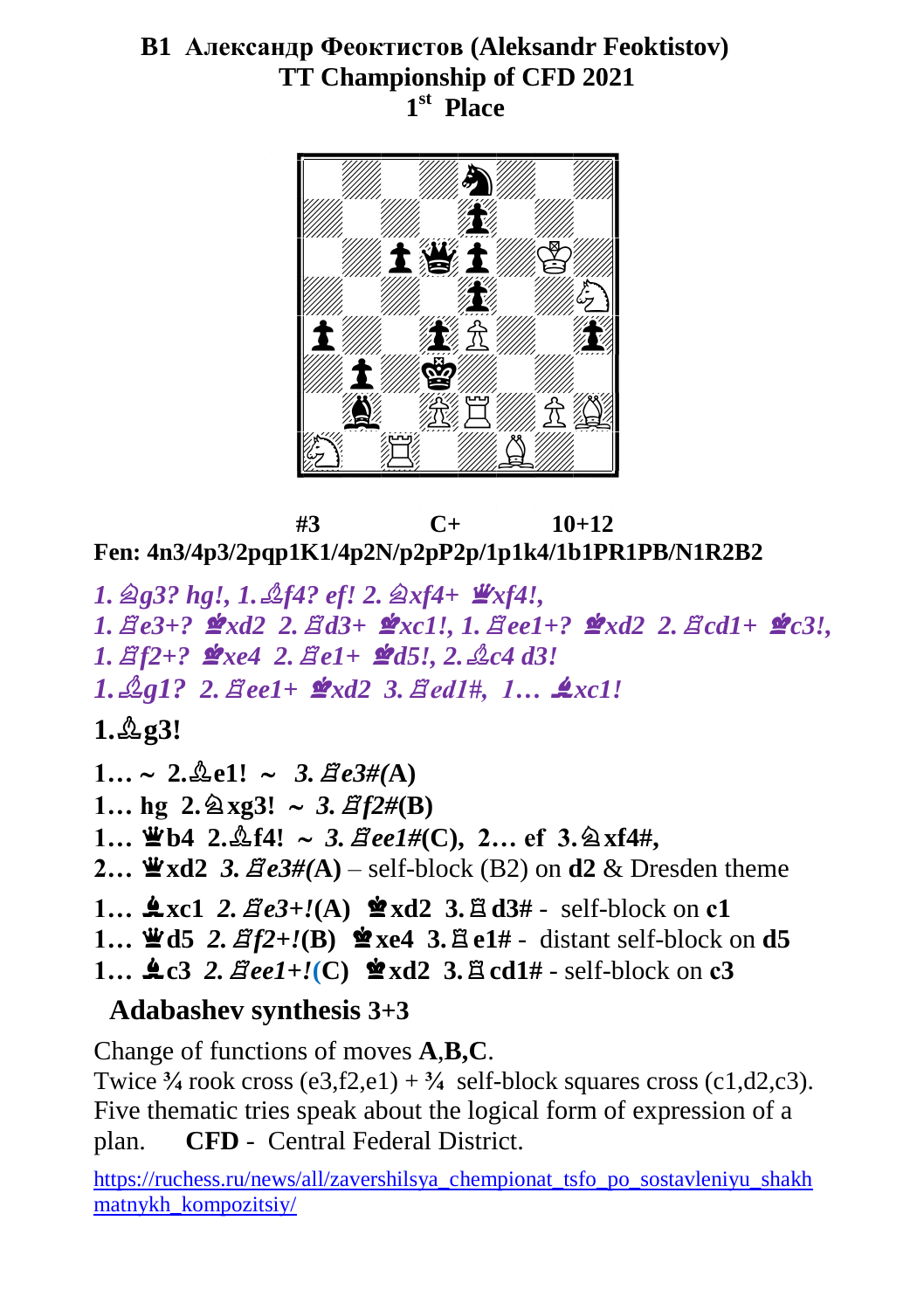# **B2 Александр Феоктистов (Aleksandr Feoktistov) 8 th FIDE WORLD CUP 2020 1 st Mention Honourable**



**#3 C+ 12+13**

## **Fen: r7/1NP2p1q/b1p2Pp1/p1rpk1PP/1b4Q1/1n2BPK1/N1n2P2/1B6**

 $1.f4+?$ (A)  $\mathcal{L}e4!$  2.  $\mathcal{Q}d6+ \mathcal{Q}d3!$  $1. \n\mathcal{L}f4 + ?(B)$   $\mathcal{L}d4!$   $2. \n\mathcal{L}d6 + \mathcal{L}d3!$  $1.$   $\mathcal{L}$ *f4*+?(C)  $\mathcal{L}$ e6! 2.  $\mathcal{L}$ d6+  $\mathcal{L}$ f5!  $1. \triangle 44 + ?$  **2** bxd4!

**1.**m**c1! –** piece-sacrifice key

 $1... \sim 2.54 + l(A)$   $\cong$  e4 3.  $\triangleleft d6 \#$ **1...**  $\leq c3$  2.  $\mathcal{L}f4 + \mathcal{I}(B) \leq d43$ .  $\mathcal{L}d6\#$  - Black opens a black line + B1 **1... ▲ xe3 2.** *曾f4***+!(C) ● e6 3.** *曾d6#* **- Black opens a white line 1...**  $\triangle$  **xc1 2.** $\triangle$  d4+!  $\triangle$  xd4 3.f4#(A) - Black opens a white line  $+B2+Somov$  $1...$   $\&$ xb7 2.  $\&$ d3+!(D)  $\&$ d6 3.  $\&$ f4#(B)  $1... \leq d8$   $2 \cdot cd \geq 3$ ,  $\frac{16}{3} \cdot f4 \cdot f(C)$ ,  $2...$   $\leq$  **c4 3.**  $\otimes$  **d3**#(**D**), 2… d4 3.  $\mathcal{L}$  e4#, 2.cd  $\mathcal{L}$ ?  $\leq$  c3! Double **Gartong theme** on **d6** and **f4** & change of functions of moves  $A, B, C, D$ . Additional: tries A,B,C. Urania (A).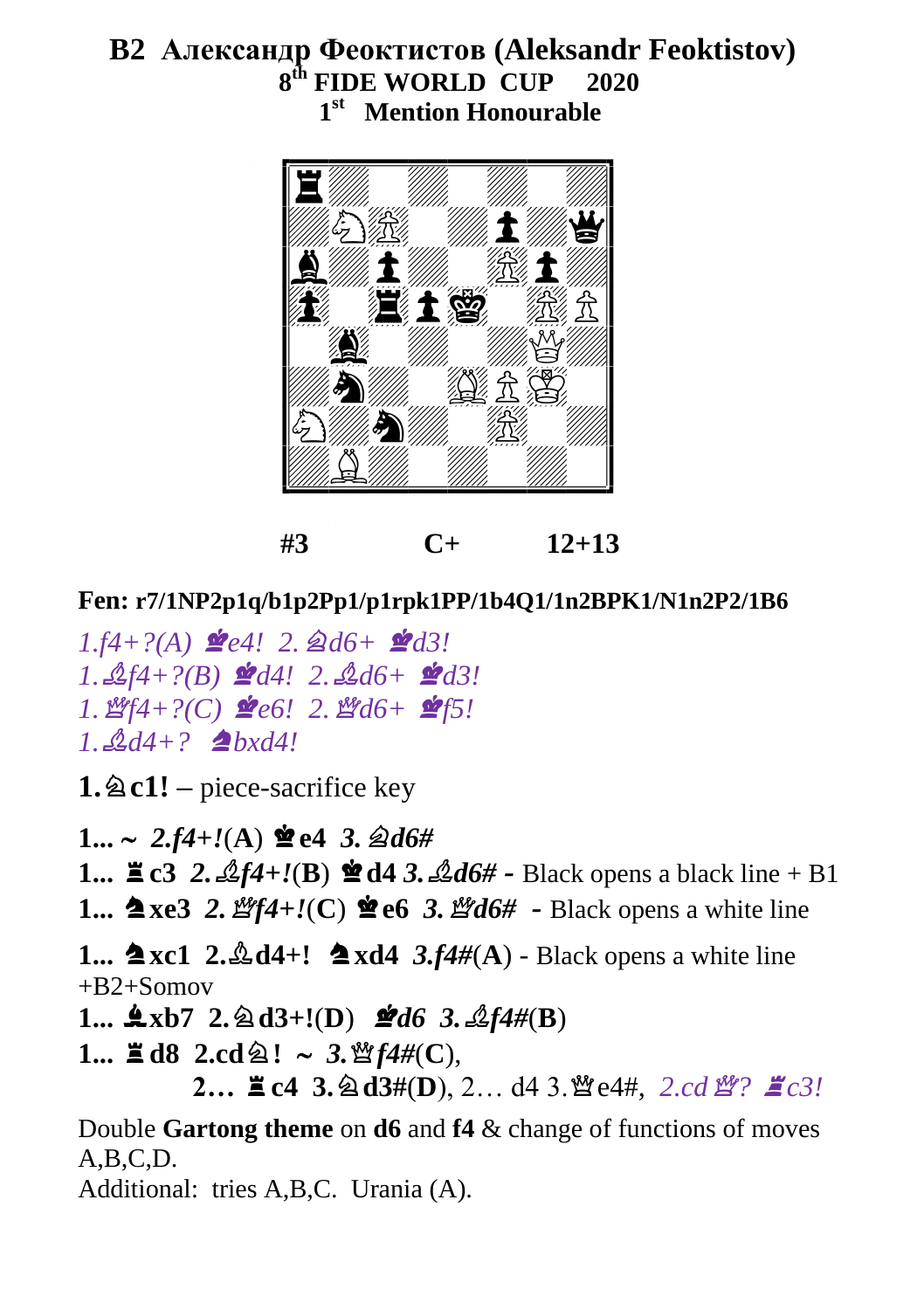### **В3 Александр Феоктистов (Aleksandr Feoktistov) MT «А.Lobusov – 70» 2021 2 nd Prize**



**#3 C+ 8+7**

#### **Fen: K7/nBPkPP1N/3pr3/Pp6/3Q4/8/8/2r1n3**

*1… ∄xe7* **2. 2f8+ 2***xc7* 3. *∑b6#*,  $1...$   $\mathscr{L}xe7$   $2.58$   $\mathscr{L}+$   $\mathscr{L}d7$   $3.$   $\mathscr{L}d8\#$ ,  $1...$   $\mathscr{L}xc7$   $2.58$   $\mathscr{L}$ ,  $\mathscr{L}bb6+$ )  $1.58 \frac{M}{2}(A)$   $\angle e5!$ *,*  $1.68 \frac{M}{2} + ?$ (B)  $\angle x \times 8 + ?$  $1.58 \napprox 4.2$  *(C)*  $\mathcal{L}e8$ ! (1…  $\mathcal{L}xe7$  2.  $\mathcal{L}e7$  +  $\mathcal{L}e8$  3.  $\mathcal{L}d7$ #)  $1. \triangleleft f6+?$ (D)  $\triangleleft xe7!$  (1…  $\triangleleft x f6$  2.e8  $\triangleleft f+$ )  $1. \triangleleft g4?$  d5! **1.**s**g7! 1… d5() 2.f8**s**!(A)** /**e5-e2 3.e8**s**#(B),** *2…* 7*xc7 3.*s*d8#,*  $2...$  $\Phi$ d6 3.e8 $\hat{2}$ #  $1...$   $2 \csc 8$   $2 \cdot e8$   $\mathfrak{B} + !$  (B)  $\Xi$   $xe8$   $3.58$   $\cong$   $\#$  C),  $2...$   $\mathfrak{B}$   $xc7$   $3.$   $\mathfrak{B}xc8$  #  $2.58 \n\mathbb{L}$ ?  $\triangleq b6+.$ **1… ■ xe7 2.f8**  $\hat{\mathbf{2}}$  +!(**C**) **≌ e8** 3.  $\hat{\mathbf{2}}$  f6#(**D**), 2…  $\hat{\mathbf{2}}$ *xc7* 3.  $\hat{\mathbf{2}}$ *xxe7*# *2.f8*s*?* /*xg7!*  $1...$  **2**xc7 **2.**  $\triangle 16+!(D)$  **2**xf6 **3.e8**  $\mathcal{L}$ #(B), **2…**  $\mathcal{L}$ xe7 **3.f8**  $\mathcal{L}$ #(A)  $2.58$   $\frac{197}{2}$   $\frac{17}{2}$   $c8+!$  $1...$   $\equiv$  f6/ $\equiv$  g6 2.e8 $\mathfrak{B}$ +!  $\mathfrak{B}$ xc7 3.  $\mathfrak{B}$ e7#

 Два цикла [two cycles]: (**A-B, B-C, C-D, D-A)** & (**B-C, C-D, D-B)** + тематическиe попытки [thematic tries], перемена [change of mates] на (on) 2... **≌** xc7, игра пешечной полубатареи [half-battery  $\Delta$   $\Delta$   $\mathfrak{B}$ ], перемена [change] на (on) 1… $\Xi$  хе7, антидуальный выбор [dual avoidance].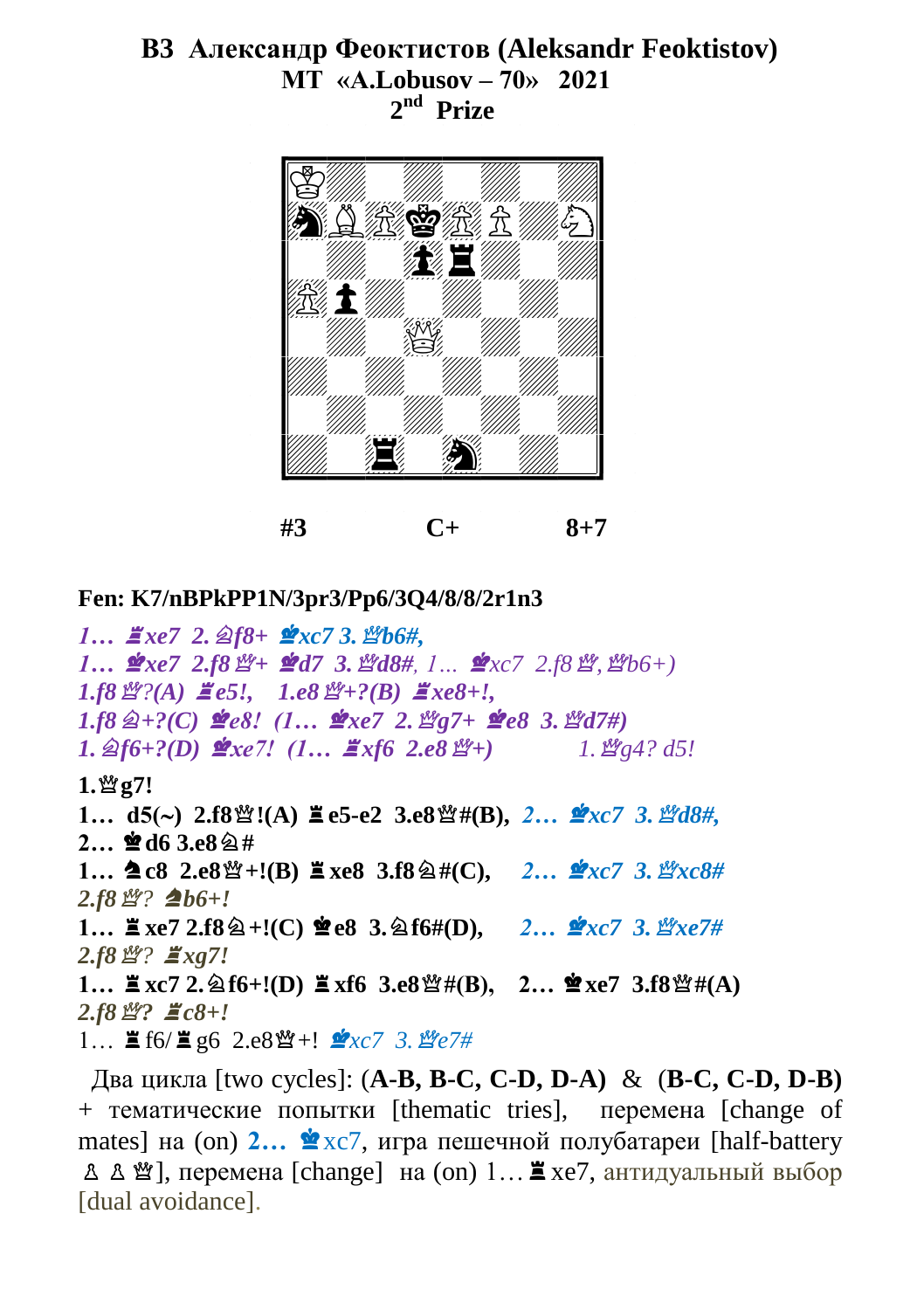# **B4 Александр Феоктистов (Aleksandr Feoktistov) «64-SО» 2020 3 rd Prize**



**#3 C+ 12+8**

**Fen: 3N1Q2/Kp1Pp3/6p1/p1P1k3/6r1/2PR4/2R1PB2/rB2N2b**

*1…* 7*e4 2.*q*d4+!* 7*e5 3.*m*d3#, 1.*o*d4+?* /*xd4!, 1.*o*g3+?* /*xg3! 1.* $\mathbb{E}d5+$ ?  $\mathbb{P}xd5!$ , 1. $\mathbb{E}e3$ ? [2.  $\mathbb{E}xe7+$ ] e6!

**1.e2-e4!**

1... 
$$
\stackrel{\text{m}}{=} a2(\sim) 2. \stackrel{\text{m}}{=} \frac{e2!(A)}{e2} \stackrel{\text{m}}{=} xe2/\stackrel{\text{m}}{=} d2 \stackrel{\text{m}}{=} 3. \stackrel{\text{m}}{=} d5\#(B)/\stackrel{\text{m}}{=} d4(C)\# - N
$$
  
2...  $\stackrel{\textbf{m}}{=} xe4(a)/\stackrel{\text{m}}{=} xe4(b) \stackrel{\text{m}}{=} 3. \stackrel{\text{m}}{=} 3\#(B)$   
2.  $\stackrel{\text{m}}{=} dd?$   $\stackrel{\textbf{m}}{=} xe4!$ 

 $1...$  e6  $2.$  $\Xi$  d3-d6!  $\sim$   $3.$  $\Xi$  xe6#,  $2...$   $\frac{4}{\sqrt{2}}$ xe4(a)/ $\frac{2}{\sqrt{2}}$ xe4(b)/ $\frac{4}{\sqrt{2}}$ xe4(c)  $3.\frac{0}{24}d4#(C)/@d3#/E$ e2#(A)  $2.$  $\text{Re}2$ *?*  $\text{Im}4!$ 

 $1...$   $\frac{4}{7}$ xe4(a)  $2.\& d4+!(C)$   $\cong$  d5  $3.c4$ ,  $2.\&$  *de2?*  $\cong$  *f4!* 

 $1...$   $\mathbb{E} \text{xe4(b)}$   $2.\&g3+!(D)$   $\mathbb{E} \text{f4}$   $3.\&xf4\#$ ,  $2. \&dd2$ .<br> $\mathbb{E} \cdot dd2$ .

 $1... \equiv a4 \cdot 2 \cdot \equiv d5 + !(B) \approx xe4(c) 3 \cdot \equiv cd2\#$ 

 $1...$   $\equiv$ **g5** 2. $\&$ **e3!**  $\cong$ **xe4(c)/** $\equiv$ **f5** 3. $\&$ **f4#/** $\&$ **xe7#,** 2. $\&$  $\equiv$ *e2?*  $\equiv$ *f5!* 

Wisserman change (**a-b-c**), Babouchka theme (**a-b**), mates with **blocking** of squares, mates with **self-pin**. Change of functions **A, B, C**  $\&$  **D**. **Nowotny** on **e4 (N)**. Half-battery  $\&$   $\&$   $\&$   $\&$  **d** (direct **3.**  $\&$  **cd2#)**  $\&$  indirect **3.**q**d5#**. Dual avoidance.

Is made of mine (сделана из моей) **#2 2000**. Yacpdb **240542**.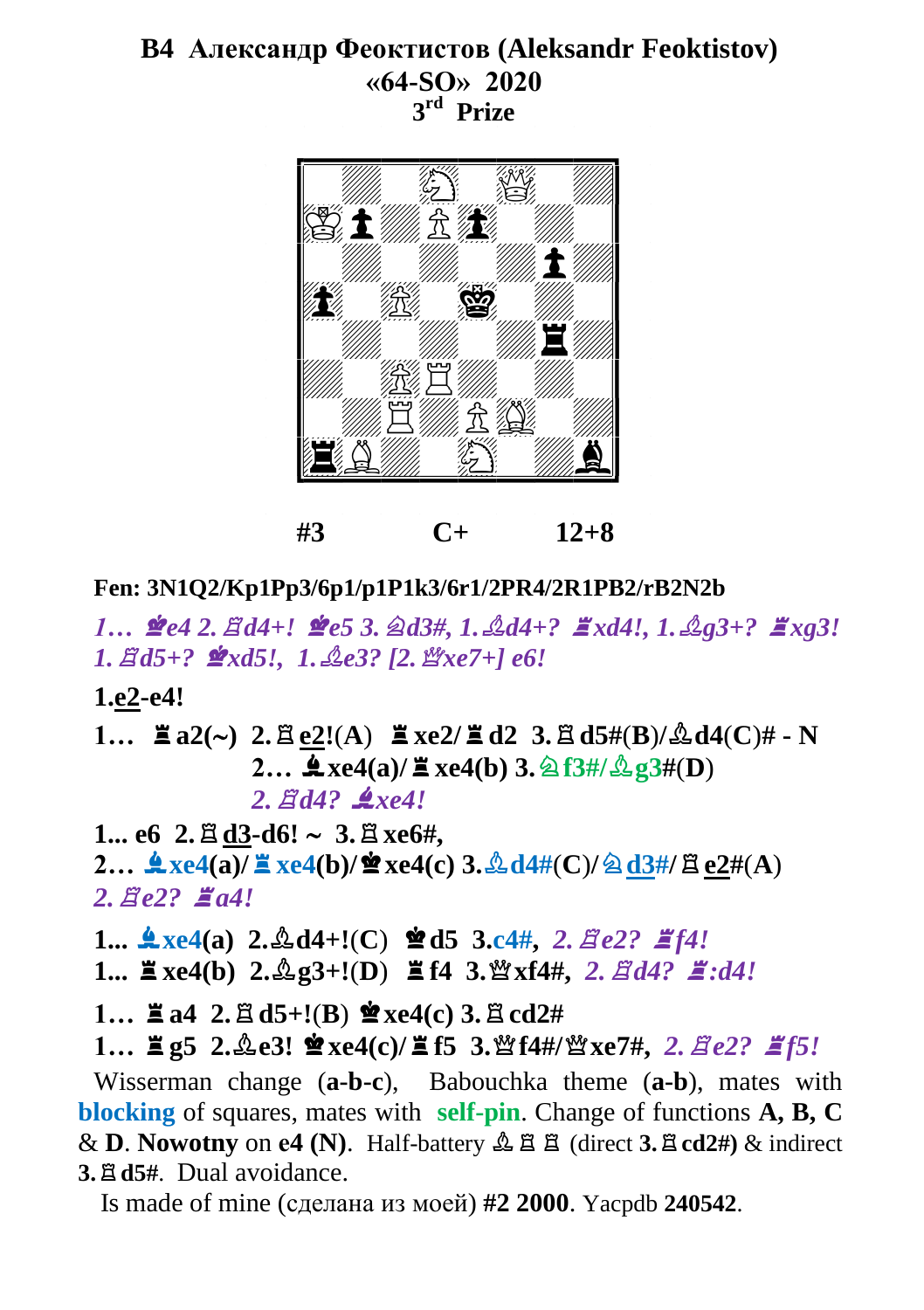### **B5 Александр Феоктистов (Aleksandr Feoktistov) 7 th FIDE WORLD CUP 2019 3 rd Prize**



 **#3 C+ 6+13**

**FEN: K7/3p4/R2Np3/B1kp4/1ppp2p1/nq2p3/2n4Q/1r3N2**

 $1. \angle Bb7$ ? g3! 2.  $\angle xg3$  e5!,  $1. \triangle B7 + ?$ (A)  $\angle Bb5$  2.  $\angle Bb6 + (B) \angle A4!$  $I. \n \Xi b6?$  $(B) \sim 2. \n \triangle B7#$  $(A).$ 

*1… d3 2.*s*f4! [3.*m*b7#] d4 3.*s*e5#(C), 1… c3!* 

*1.*s*h8? [2.*s*c8#], 1…* 3*a4 2.*m*b7+* 7*b5 3.*q*b6#, 1… d3!*

 $1.$   $\mathscr{D}_2 3! ? (D)$   $d3(\sim)$  2.  $\mathscr{D}_2 64 + ! (E)$  de 3.  $\mathscr{D}_2 644 (C), 2...$   $\mathscr{D}_d 4 3$ .  $\mathscr{D}_d 64$ ,  $1 \text{ m}$   $\mathbf{W}$ d3 2.  $\mathbf{W}$ h8! **2**b5 3.  $\mathbf{\hat{A}}$ b7#

 $1...$   $c3(a)!$  2.  $\mathscr{D}_g e4 + de$  3.  $\mathscr{L}_g e5 + \mathscr{L}_g 15 +$ 

 $1.\mathscr{B}$ **e5!(C)**  $\sim 2.\mathscr{B}b7! \sim 3.\mathscr{B}b6\%, 2.\mathscr{B}g3? \mathscr{B}d3!,$  (2.  $\mathscr{B}a7? \triangleq b5!)$ 

 $1...$   $\mathbf{\Psi} \sim 2.\,\mathbf{\hat{a}}\,g3!(D) \sim 3.\,\mathbf{\hat{a}}\,geq 4\#(E),$ 

*2.*u*b7? b3!, 2.*q*b6? c3!, 2.*s*h8? d3!, 2.*m*b7+?* 7*b5!*

**1… 业d3! 2. 业h8!** ~ 3. 些c8#, 2… ▲b5 3. @b7#(A),

- $1...$   $\mathbf{\Psi}$ c3!  $2.\mathbf{B}$  b6!(B)  $\mathbf{\Psi}$ d3  $3.\mathbf{\otimes}$  b7#(A),
- $1...$   $\mathbf{\mathbf{\Psi}}$ a4!  $2.\mathbf{\hat{\otimes}}$  b7+!(A)  $\mathbf{\hat{\Phi}}$  b5  $3.\mathbf{\hat{\boxtimes}}$  b6#(B),  $2.\mathbf{\hat{\otimes}}$ <sub>2</sub>3?  $\mathbf{\mathbf{\Psi}}$ c6+!
- **1… c3(a) 2.** $\hat{\mathbf{2}}$ **g3!(D)**  $\sim$  **3.** $\hat{\mathbf{2}}$ **ge4#(E),** 2. $\hat{\mathbf{2}}$ *b7?*  $\hat{\mathbf{2}}$ *c4!*

Чёрная коррекция [black correction], логика [logic], Урания [Urania] (А), Домбровскис [Dombrovskis] (а-D), чередование ходов [interchange] (A-B, B-A), Салазар [Salazar] –

(D-E-C, С-D-E) и псевдо-Салазар [pseudo Salazar] – (B-C, C-B).